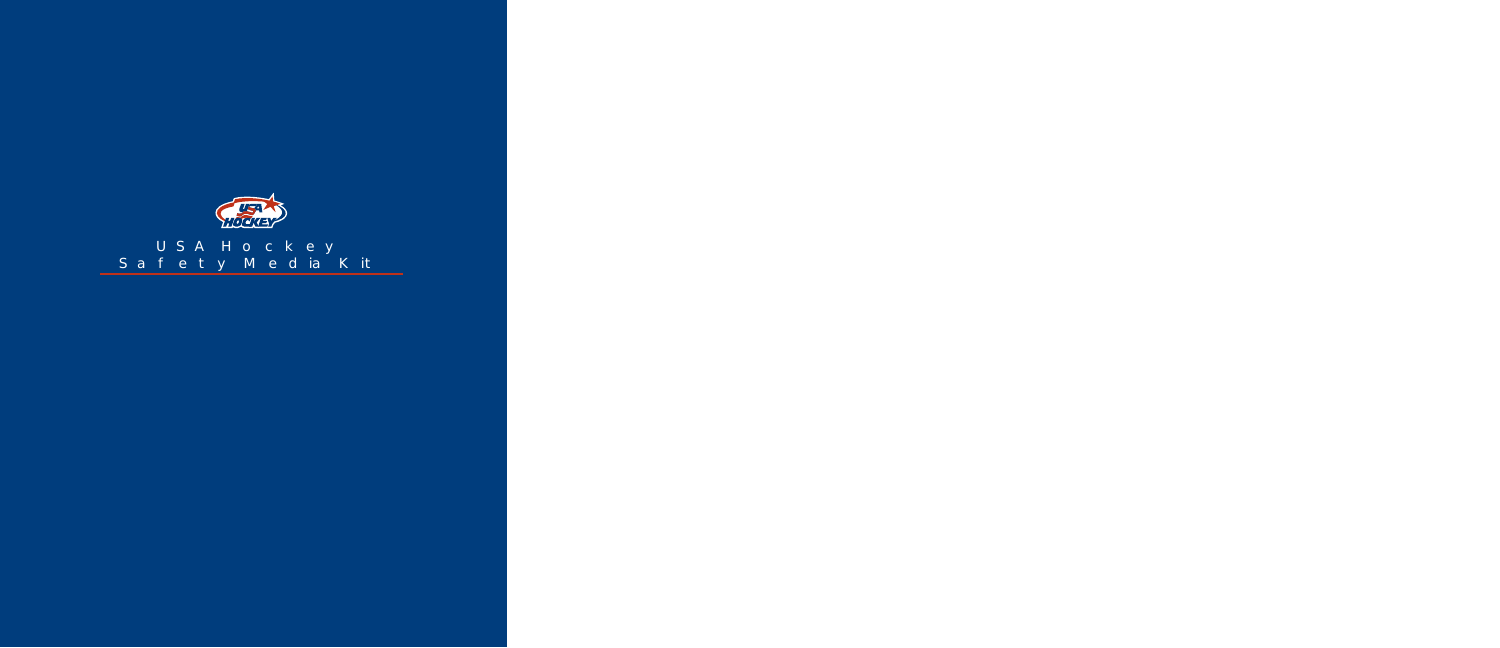# Introduction

As the National Governing Body for the sport of ice hockey, USA Hockey is committed to promoting and fostering safety amongst its athletes, coaches and supporters. As such, it is the organization's role to educate its membership, through brochures, instructional videos and training seminars, on the meaning of fair play and respect for the individual. USA Hockey values the safety of all its participants, and aspires to make the game safe, fun and rewarding for its membership.

#### **Facts About Safety and USA Hockey**

- 1. USA Hockey and USA Hockey InLine are not insurance companies and do not sell insurance. However, the organization does provide insurance coverage for all member players, coaches and referees participating in sanctioned activities.
- 2. More than 65% of USA Hockey's 500,000 players skate in a no-check hockey league. This includes all girls'/women's programs, USA Hockey InLine, programs for youth players aged 10 and under, some Pee Wee leagues for ages 12 and under and most Adult leagues.
- 3. USA Hockey has no influence over the education of non-members or of members competing in non-sanctioned play. While the organization is the authority for members playing in sanctioned leagues or tournaments, the organization cannot dictate policy to those outside its realm.
- 4. Most hockey injuries are accidental, and not a deliberate result of violence or illegal play. While some highly-publicized incidents at the professional level are

violent in nature, this is a disproportionate

representation, and the vast majority of hockey injuries are unintentional.

## **USA Hockey Regulation**

- 1. The Safety and Protective Equipment Committee, led by Chairperson Dr. Alan Ashare, continually studies the game at all age levels for the purpose of developing means and methods of maintaining and improving player safety. The committee also has the duty to recommend rule changes pertaining to safety. The committee must consist of at least three members of the Board of Directors and/or District Registrars, appointed by the USA Hockey President, who shall designate the Chairperson of the Committee.
- 2. The Playing Rules Committee has a similar role to that of the Safety and Protective Equipment Committee. The Playing Rules Committee studies the playing rules of ice hockey, reviews proposals for changes and makes recommendations to the Board of Directors. The committee consists of at least five members of the Board of Directors and/or District Registrars, plus one representative of the NCAA, as appointed by the USA Hockey President, who shall also designate the Chairperson of the Committee.
- 3. The Risk Management Committee is charged with evaluating the risks inherent to the game and its facilities, and developing ways to minimize these

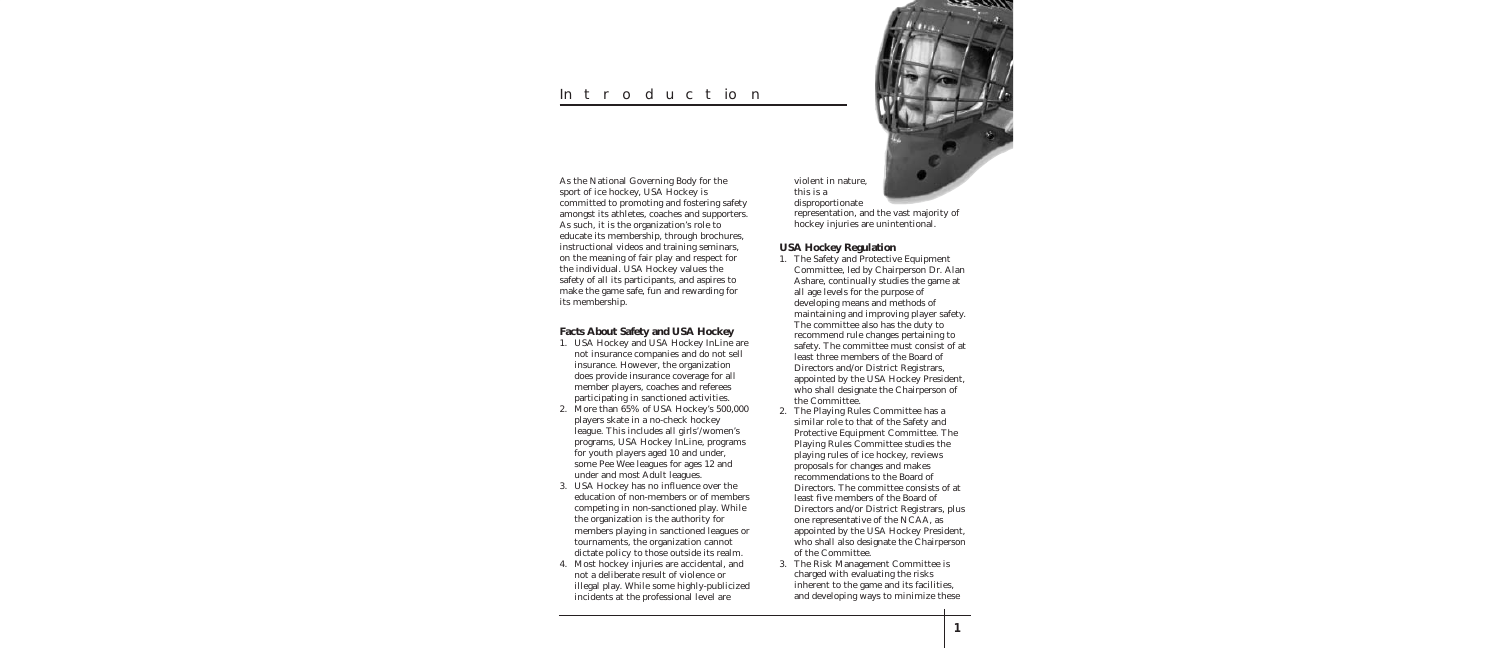# Safety Timeline



*3*

risks. The committee also makes recommendations to the appropriate committees and/or the Board of Directors and Executive Committee on all matters relating to risk management and insurance. The committee consists of a district risk manager from each of the 11 USA Hockey Districts as well as a National Coordinator, who serves as Committee Chair.



Penalizing body contact with the goalkeeper and carrying of sticks above the height of the shoulder. Also establishing a "Zero 1995-97: Devoting extra attention to legal body checking and checking from behind.

1989-91:

1987-89: Establishing strict criteria and enforcement guidelines for aggressive fouls and stick work. Strict enforcement of aggressive fouls and the addition of a game misconduct penalty added to major penalties, for such infractions.

Concentrating on parent/spectator behavior and violent 2001-03: Paying extra attention to body checking, contact above the shoulder, sportsmanship and fair play.

#### 1991-93: Establishing strict enforcement of aggressive fouls.

1993-95:

Tolerance" policy towards abuse of officials and unsportsmanlike behavior.

1997-99: Establishing a "Zero Tolerance" policy towards unsportsmanlike behavior and penalizing violent

behavior.

1999-01:

behavior/contact above the shoulder. 2003-05:

Increased awareness of avoidable contact after the whistle, fair play and respect and elimination of all stick infractions.

#### **Points of Emphasis:**

Each edition of USA Hockey's *Official Rules of Ice Hockey*, features an introductory section devoted to points of emphasis. These points of emphasis, which began with the 1985-87 version of the rulebook, cover issues that require extra attention. Here are USA Hockey's points of emphasis:

In 1972-73, the first modern rulebook was published under the leadership of Hal Trumble, the first full-time executive director of the Amateur Hockey Association of the United States (later USA Hockey), and Chet Stewart, a founder of the Officiating Education Program and longtime USA Hockey volunteer. Titled *Official Rules of Ice Hockey*, this book is republished every other season, revising rules implemented by USA Hockey since the 1940's.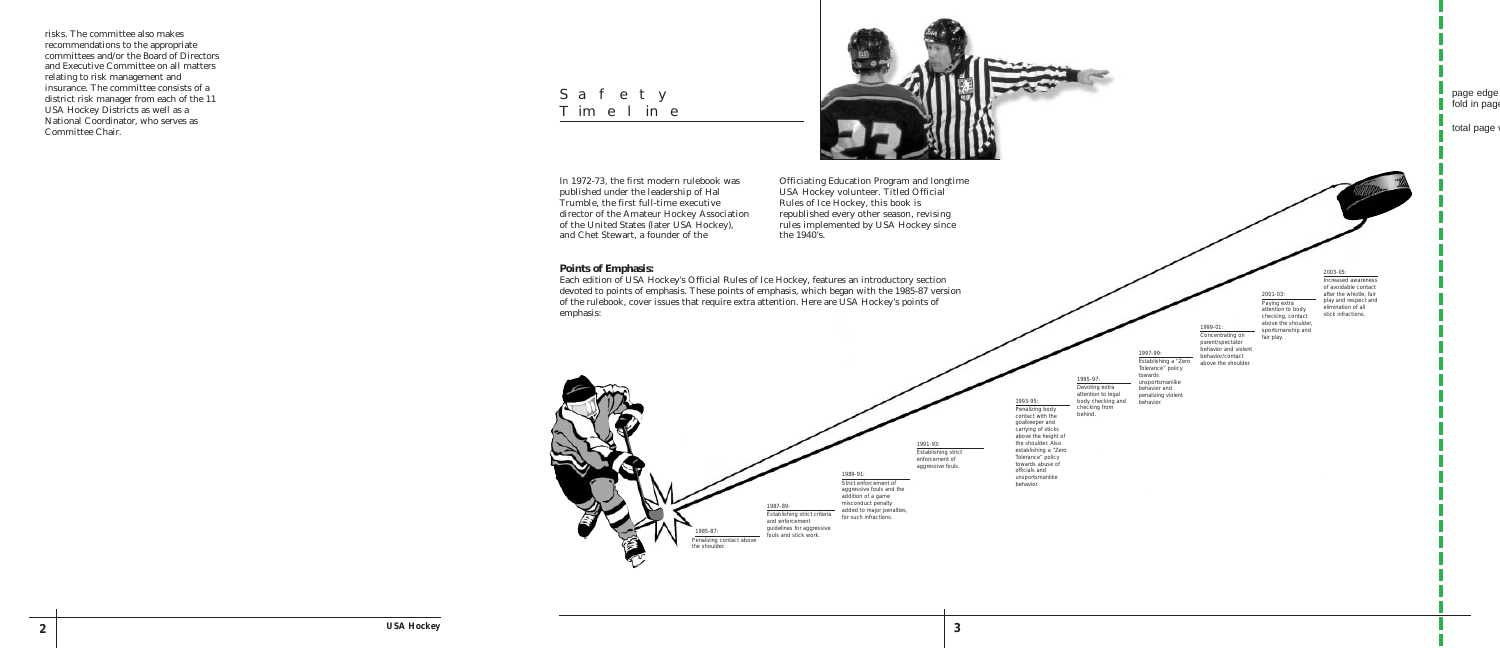# **Skill Development Program**

In the 1993-94 season, USA Hockey introduced the Initiation Program, designed to enhance early hockey experiences. The theory is that if a beginner has fun while developing basic skills and building confidence, that player will go on to enjoy hockey for many years.

 $P_{\text{S}}^{\text{VEL}}$  Although the main emphasis of the Skill Development Program is on fun and skill development, the program also allows kids to experience cooperation, fair play, fitness and safety.

In 2004, the Initiation Program's name was changed to the USA Hockey Skill Development Program.



The year-long program recommends twice per week practices of an hour each. The Skill Development Program draws heavily on parental input. Parents have the opportunity to attend their own instructional seminar in advance of their children and become on-ice instructors for the youth clinic. An instructional package is distributed with the program, consisting of six manuals which include the following information:

- Organizational and administrative details of the program,
- Special teaching considerations for the specific skill level of the group, and
- Four level-specific manuals with step-bystep lesson plans (one manual for each of the program's four instructional levels).

#### **Coaching Education Program**

USA Hockey acknowledges that coaches are the backbone of its success, and strives to educate and work with coaches in making



the experience enjoyable for all involved. With a policy unlike any other in amateur sports, USA Hockey requires its coaches to

attend Coaching Education Program clinics. In these clinics, coaches progress through a series of classes and course levels covering topics including skill development, injury prevention and leadership.

The program uses the following mission statement:

*"The Coaching Education Program is committed to developing coaches who will be effective instructors and role models through a comprehensive education program at all levels. The Coaching Education Program shall emphasize the teaching of fundamental skills, conceptual development, sportsmanship and respect for the dignity of the individual athlete."*

The following components represent the five essential elements of the Program:

1999-00: Called for an immediate whistle anytime a player's (youth and girls'/ women's) helmet or facemask becomes dislodged. 2001-02: Made it mandaers to wear full facial protection. Players 18 years of age and older may wear a half shield (visor), provided they sign a waiver

> 1. Sports Medicine/Safety/Legal Component: Provides instruction, references and competencies in the area of first aid, care and prevention of athletic injuries, safety and legal responsibilities.

# Programs



*5 USA Hockey 7*

| $\sim$                                                                                             |                                                                                                                                                                                        |                                                                                                                                                                                                                                                    |                                                                                                                                                        |                                                                                                                                                                                               |                                                                                       |                                                               |                                                                                                                                                                                                                                                                                                                      |                                                                                                                                                                                                                                                                            |                                                                                                                                                                                                                                        |                                                                                                                                                                                                                                |                                                                                                 |                                                              |                                                                    |
|----------------------------------------------------------------------------------------------------|----------------------------------------------------------------------------------------------------------------------------------------------------------------------------------------|----------------------------------------------------------------------------------------------------------------------------------------------------------------------------------------------------------------------------------------------------|--------------------------------------------------------------------------------------------------------------------------------------------------------|-----------------------------------------------------------------------------------------------------------------------------------------------------------------------------------------------|---------------------------------------------------------------------------------------|---------------------------------------------------------------|----------------------------------------------------------------------------------------------------------------------------------------------------------------------------------------------------------------------------------------------------------------------------------------------------------------------|----------------------------------------------------------------------------------------------------------------------------------------------------------------------------------------------------------------------------------------------------------------------------|----------------------------------------------------------------------------------------------------------------------------------------------------------------------------------------------------------------------------------------|--------------------------------------------------------------------------------------------------------------------------------------------------------------------------------------------------------------------------------|-------------------------------------------------------------------------------------------------|--------------------------------------------------------------|--------------------------------------------------------------------|
| 1972-73:                                                                                           | 1974-75:                                                                                                                                                                               | $1976 - 77$ :                                                                                                                                                                                                                                      | 1977-78:                                                                                                                                               | 1978-79:                                                                                                                                                                                      | 1980-81:                                                                              | 1981-82:                                                      | 1983-84:                                                                                                                                                                                                                                                                                                             | 1985-86:                                                                                                                                                                                                                                                                   | 1987-88:                                                                                                                                                                                                                               | 1989-90:                                                                                                                                                                                                                       | 1991-92:                                                                                        | 1993-94:                                                     | 1995-96:                                                           |
| Recommended<br>that all players,<br>excluding goal-<br>keepers, wear<br>an approved<br>mouthquard. | Mandated that<br>all players with<br>the exception<br>of goaltenders<br>in the Junior<br>"B" (under age<br>20) age classifi-<br>cation and<br>below wear an<br>approved<br>mouthguard. | Required all<br>players below<br>Junior to wear<br>either a full<br>facemask or<br>protective eye<br>mask with<br>external mouth-<br>quard. All play-<br>ers, except<br>goalkeepers,<br>are also<br>required to<br>wear an internal<br>mouthpiece. | Eliminated the<br>internal mouth-<br>piece require-<br>ment for Pee<br>Wee players<br>(aged 10-12)<br>and below who<br>are wearing a<br>full facemask. | Mandated all<br>players below<br>Junior to wear<br>a full facemask.<br>It is recom-<br>mended that<br>this facemask<br>be Hockey<br>Equipment<br>Certification<br>Council (HECC)<br>approved. | Mandated all<br>players below<br>Junior to wear<br>an HECC<br>approved face-<br>mask. | Required all<br>Junior players<br>to wear a full<br>facemask. | Prohibited goal-<br>keepers from<br>wearing a form-<br>fitted mask and<br>required them<br>to wear a full<br><b>HECC</b><br>approved face-<br>mask. Required<br>all players<br>between<br>Bantam and<br>Junior (aged<br>12-20) and girls<br>between Pee<br>Wee and Senior<br>to wear an<br>internal mouth-<br>piece. | Recommended<br>that all on-ice<br>officials wear a<br>black helmet.<br>Allowed a play-<br>er who has<br>reached the<br>age of majority<br>$(18)$ and who is<br>playing in the<br>Junior classifi-<br>cation to sign a<br>waiver in order<br>to play without<br>a facemask. | Required that<br>goalkeepers in<br>all age classifi-<br>cations wear a<br>helmet and full<br>facemask.<br>Required that<br>Pee Wee play-<br>ers wear an<br>internal mouth-<br>piece.<br>Prohibited<br>altered helmets<br>or facemasks. | Required all on-<br>ice officials to<br>wear a hockey<br>helmet, recom-<br>mended all<br>players wear a<br>HECC<br>approved hel-<br>met and<br>required all<br>players to wear<br>a helmet/face-<br>mask in the<br>bench area. | Recommended<br>that internal<br>mouthpieces be<br>non-clear and<br>form-fitted by a<br>dentist. | Required that<br>internal mouth-<br>pieces be non-<br>clear. | Recommended<br>that all officials<br>wear a half-<br>shield visor. |

tory for all play-2003-04: Mandated that all youth players wear a HECCapproved he met including ear protection. Also required that all 8 & Under youth and girls teams utilize the blue lightweight puck in all

> games and practices.



#### **Directives**

Many directives regarding safety equipment for players and officials have been implemented by USA Hockey over the past 30 years. These changes have significantly reduced the number and severity of injuries in the sport at all levels:

| 1978-79:                                                                                                                                                                                                                                             | 1979-80:                                                                                     | 1981-82:                                                                                                                                                                                                                                                                                   | 1983-84:                                                       | 1985-86:                                                                                                                                                                                              | 1987-88:                                                                                                                                                                                                                                                                  | 1989-90:                                                                                                                                                                                                                                                                                                                                                                                                                                                                | 1991-92:                                                                                           | 1993-94:                                                                                                                                                                      | 1995-96:                                                                                                                                                                                                                                                                                                                                                                                                                                                                                                            | 1997-98:                                                                                                                                                                                                                                                                                                                                     | 1999-00:                                                                                                     |
|------------------------------------------------------------------------------------------------------------------------------------------------------------------------------------------------------------------------------------------------------|----------------------------------------------------------------------------------------------|--------------------------------------------------------------------------------------------------------------------------------------------------------------------------------------------------------------------------------------------------------------------------------------------|----------------------------------------------------------------|-------------------------------------------------------------------------------------------------------------------------------------------------------------------------------------------------------|---------------------------------------------------------------------------------------------------------------------------------------------------------------------------------------------------------------------------------------------------------------------------|-------------------------------------------------------------------------------------------------------------------------------------------------------------------------------------------------------------------------------------------------------------------------------------------------------------------------------------------------------------------------------------------------------------------------------------------------------------------------|----------------------------------------------------------------------------------------------------|-------------------------------------------------------------------------------------------------------------------------------------------------------------------------------|---------------------------------------------------------------------------------------------------------------------------------------------------------------------------------------------------------------------------------------------------------------------------------------------------------------------------------------------------------------------------------------------------------------------------------------------------------------------------------------------------------------------|----------------------------------------------------------------------------------------------------------------------------------------------------------------------------------------------------------------------------------------------------------------------------------------------------------------------------------------------|--------------------------------------------------------------------------------------------------------------|
| A minor penalty<br>shall be assessed<br>for body checking or<br>pushing from<br>behind, as well as<br>checking with the<br>forearm or hands<br>above the shoulder.<br>Also, body checking<br>in the Squirt age<br>classification is elim-<br>inated. | Eliminated body<br>checking in the girls'<br>19-or-under age<br>classification and<br>below. | Called for an imme-<br>diate whistle when a<br>goalkeeper's helmet<br>or facemask<br>becomes dislodged.<br>Other players must<br>immediately replace<br>dislodged helmet<br>before participating<br>in play. Also elimi-<br>nated body check-<br>ing in the Pee Wee<br>age classification. | Eliminated body<br>checking in all<br>girls'/women's<br>games. | Reinstated body<br>checking into the<br>Pee Wee age classi-<br>fication. Also added<br>a major penalty<br>option for checking<br>an opponent above<br>the shoulder with<br>the hands or fore-<br>arm. | Added the<br>Philosophy of Youth<br>Hockey and the<br>"Points of<br>Emphasis" as pref-<br>aces to the Officials<br>Playing Rules Book.<br>Also added a double<br>minor penalty<br>option, at the dis-<br>cretion of the refer-<br>ee, for checking<br>above the shoulder. | Added a miscon-<br>duct penalty to be<br>assessed in every<br>case where a player<br>is assessed a minor<br>penalty for checking<br>from behind, spear-<br>ing, butt-ending and<br>head-butting. Also<br>added an automatic<br>game misconduct<br>penalty to be<br>assessed in every<br>case where a player<br>is assessed a major<br>penalty for an<br>aggressive foul. Also<br>eliminated the dou-<br>ble minor penalty<br>option for checking<br>above the shoulder. | Added a miscon-<br>duct penalty option<br>to all major penalties<br>involving aggressive<br>fouls. | Required teams<br>from non-checking<br>classifications to<br>play under non-<br>check rules when<br>playing teams who<br>are registered in a<br>checking classifica-<br>tion. | Redefined the term<br>"body checking" to<br>emphasize the prop-<br>er way to legally<br>check an opponent<br>Also added a rule<br>that penalizes a late,<br>avoidable body<br>check to any player<br>who is no longer in<br>possession and<br>control of the puck.<br>Also eliminated the<br>automatic miscon-<br>duct or game mis-<br>conduct penalty to<br>be assessed for<br>some major penal-<br>ties for aggressive<br>infractions.<br>Automatic game<br>misconduct is still<br>required if injury<br>results. | Changed "checking<br>from behind" to<br>become a stand-<br>alone rule. Required<br>that an automatic<br>major penalty plus<br>game misconduct<br>be assessed in each<br>instance where a<br>check from behind<br>causes an opponent<br>to go head first into<br>the boards or goal<br>frame. Also rede-<br>fined the term "body<br>contact". | Allowed a local<br>league or governing<br>body to establish<br>non-checking<br>leagues at all age<br>levels. |

2001-02:

Added specific rule for checking to the head, which provides minor, double minor or major plus Under).

game misconduct penalty option. Also, required that a match penalty be assessed to any player or team official who deliberately injures or attempts to injure another participant.

2003-04:

Added four nonchecking divisions (12, 14, 16 and 18 &

#### **Rule Changes and Adaptations**

Many rule changes and adaptations have taken place over the past 25 years, with the intent to create a safer game. Some changes involve players of all age levels, while others were targeted for a specific age or classification. These are the most notable: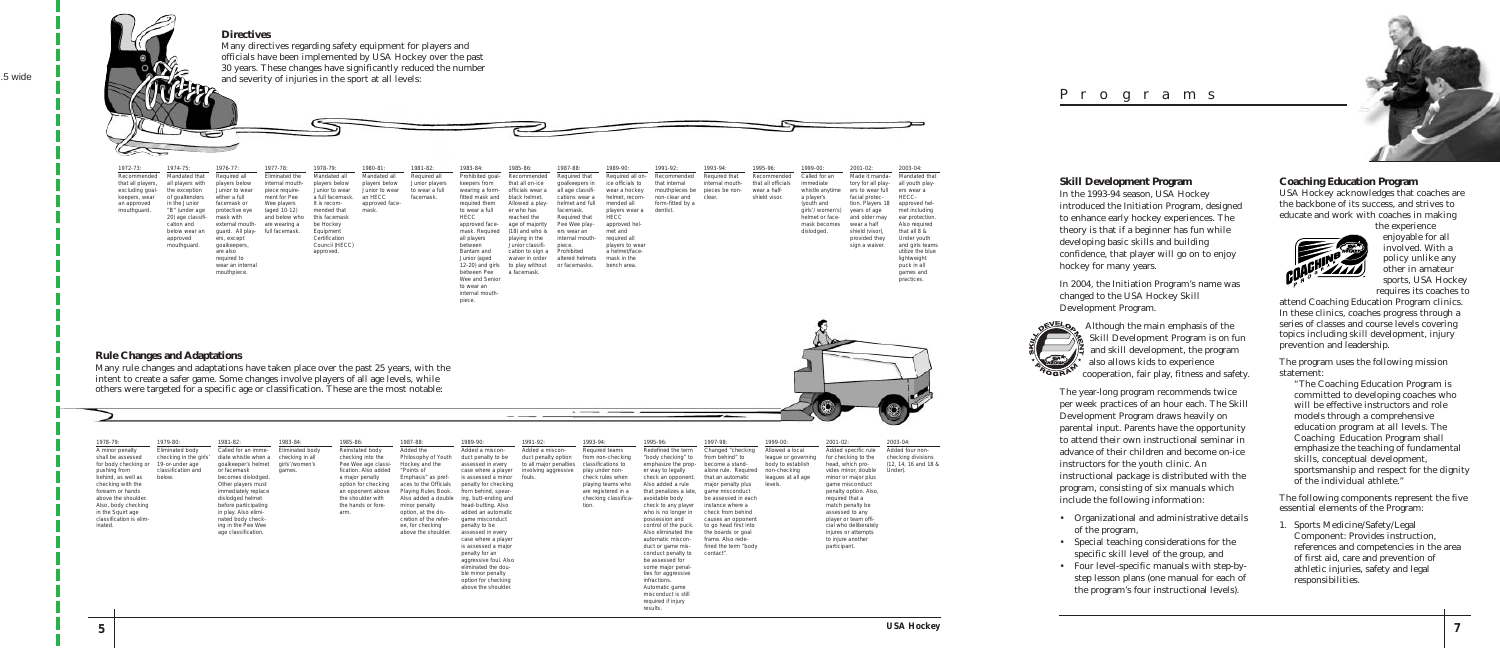## **Informational Brochures**

USA Hockey produces several educational brochures for both members and parents. The information teaches the sport while emphasizing ways to make the experience as rewarding as possible. Some of these brochures are as follow:

- "**Parents' Introduction to Youth Hockey"** is an A-to-Z guide featuring rules of the game, basic skills and penalties and an overview of hockey jargon. It also gives an explanation of necessary equipment for beginners.
- "**Establishing a Good Relationship Between Coach and Parent"** discusses the importance of a good working relationship and its effect on the experience for all participants. The brochure stresses that the relationship is a two-way street, and that maintaining an open line of communication is critical.
- **"Hockey Talk"** answers some of the most commonly asked questions about the sport. It discusses the kind of equipment needed, and defines common hockey terms such as "body-check" and "boards". It also outlines each of USA Hockey's 11 geographical districts and provides contact information for each district representative.
- "**Sportsmanship: Why It Matters"** addresses the many reasons for playing hockey, those that go beyond winning and losing. It also outlines USA Hockey's codes of conduct for youth hockey, with specific sections for players, coaches, parents, officials, spectators and administrators.
- **"Girls' and Women's Ice Hockey"** gives a history of the sport and explains the differences between men's and women's ice hockey. It also gives an overview of the Skill Development Program.
- **"Keeping Inline Hockey Fun"** spells out USA Hockey InLine's codes of conduct. They are based on sportsmanship, fair play and a fun and positive environment. Codes of conduct are spelled out for players, referees, coaches, parents, spectators and administrators.

### **Heads Up Hockey**

Heads Up Hockey is a program funded by a grant from the USA Hockey Foundation designed to teach players, coaches, referees, parents and administrators how to maintain a safe and injury-free environment for all participants. The program was implemented in 1996 by USA Hockey's Safety and Protective Equipment Committee. Its main focus is on the prevention of head and spinal cord injuries. The program provides an informational kit, which includes an instructional DVD, featuring NHL player, Paul Kariya, National Hockey League coach Ron Wilson, a program guide for coaches and officials, posters for rinks and pro shops and other instructional materials. The key points of the program are as follow:

- **Section One** focuses on how spinal injures and concussions can occur in hockey, and what can be done to reduce the risk.
- **Section Two** describes common instances in hockey where injuries take place and incorporates practice drills that can reduce the chance of injury.
- **Section Three** explains the basics of protective equipment and cautions against the "Superman Syndrome" and reckless play.



- 2. Psycho-Social Sports Science Component: Provides instruction, references and competencies in the areas of leadership, humanistic coaching and behavioral aspects of athletic participation as related to coaches, athletes, parents and society.
- 3. Bio-Physical Sports Science Component: Includes basic nutrition, references and competencies in the principles of anatomical kinesiology, and physiological aspects of skill improvement, motor development and stages of human growth.
- 4. Pedagogy Component: Provides instruction, references and competencies in administration and organization, planning theory, teaching and coaching techniques, effective communication and coaching philosophy.
- 5. Technical, Tactical and Conceptual Component: Provides instruction, references and competencies in the technical, tactical and conceptual aspects of the sport.

USA Hockey has also produced an instructional series for players and coaches that is currently used in both the Coaching Education Program and the Player Development Program. This series is widely used by the International Ice Hockey Federation (IIHF) and many of its member organizations.

In August 2002, USA Hockey introduced the Girls'/Women's National Coaching Workshop. The program is designed for coaches who have an intermediate level card, have been coaching for three years and are currently coaching a USA Hockey registered girls'/women's team.

# **Officiating Education Program**

The objective of the Officiating Education Program, a requirement for all USA Hockey officials, is to equip officials with knowledge

of their responsibilities, and the skills of the game that will allow them to perform at the highest level. Using instructional and



support materials, officials can improve their abilities, confidence and knowledge and therefore become more effective on the ice.

Each summer, the program holds development camps to further the education of selected officials at all levels, using the latest methods and techniques. Each year the officiating direct-registration program continues to exceed the previous year's total, with over 26,500 plus officials registered during the 2003-04 season. That season, over 450 seminars were conducted throughout the country. The Officiating Seminar Program has proven to be USA Hockey's most successful officiating education program to date.

The Officiating Education Program also implements instructional and educational videos, used by officials, coaches and parents.

To broaden the reach of the program, USA Hockey's top instructors travel the nation as part of the District Officiating Seminar Program.The instructors travel to different regions to work with top local instructors in three-day advanced level seminars. The program has been wildly successful, selling out in its many locations.

The USA Hockey Officiating Program also continues to be a world leader in training and providing officials for international competitions. 59 USA Hockey officials were granted IIHF licenses for the 2003-04 season and are were eligible for assignment to international games. In addition, the Officiating Program boasts one referee at the National Hockey League level and had eight others (ages 21-25), invited to the National Hockey League prospects camp in August 2003.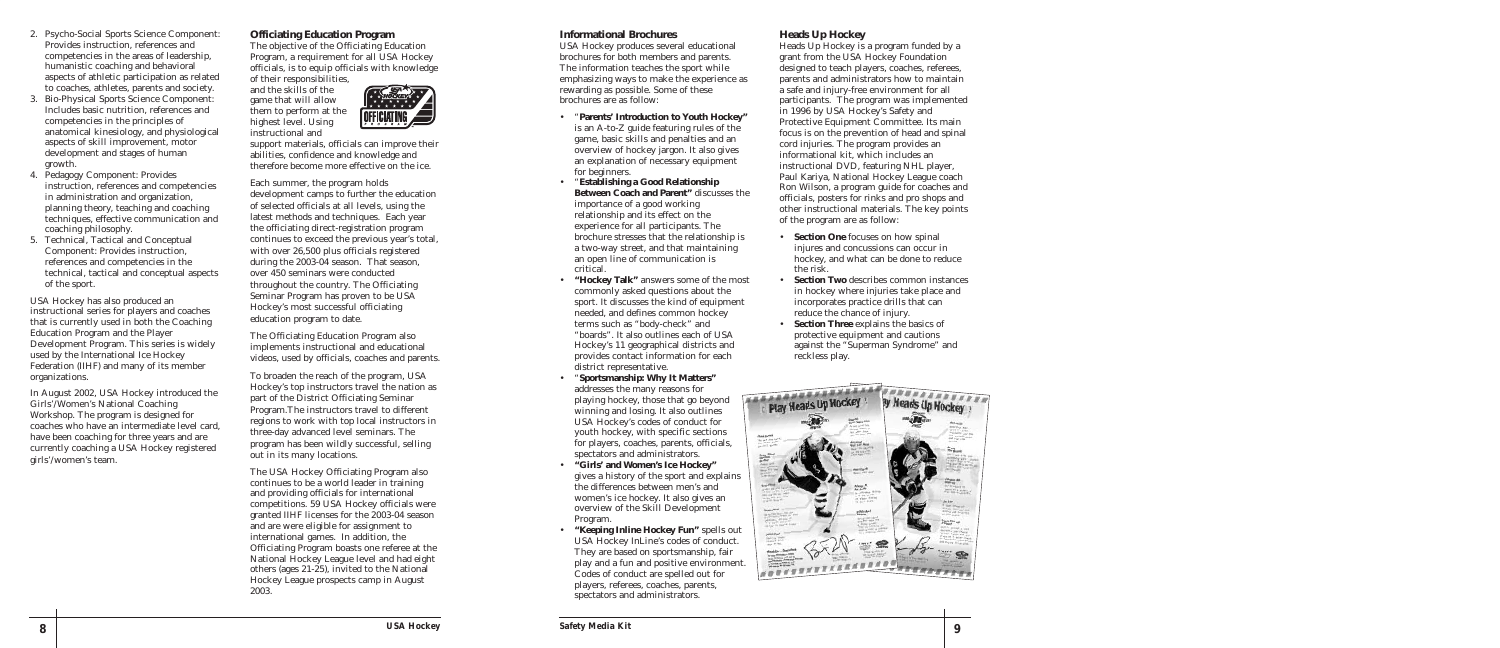## **Body Checking**

Simply put, a body check is contact instigated by a defensive player. The main purpose of a body check is to put oneself in a position to regain possession of the puck. In the *2003-05 USA Hockey Official Rules of Ice Hockey*, a body check is defined as when…

*"… a player checks an opponent who is in possession of the puck, by using hip or shoulder from the front, diagonally from the front or straight from the side, and does not take more than two steps / strides in executing the check."*

The tactic of checking allows for a legal separation of the puck carrier from the puck by physical contact. Body checking also allows the checker to neutralize the attacker.

The three major functions of checking are:

- To regain possession of the puck.
- To separate the puck from the puck carrier in a legal and safe manner.
- To delay or contain the opponent from entering a specific area on the ice.

# **Roughing**

As previously mentioned, only one-third of USA Hockey playing leagues allow legal checking. Therefore, in most hockey leagues, checking is prohibited and is penalized under the "Unnecessary Roughness" or "Roughing" rules, according to the *2003-05 Official Rules of Ice Hockey*. A penalty should be assessed under this rule whenever a player impedes the movement of a puckcarrying opponent by pushing him/her with the hands or arms or deliberately contacting

him/her with the shoulder, hip or any other part of the torso.

**Section Four** teaches the symptoms of a spinal injury or concussion and stresses the importance of telling a coach or parent.

> However, there are some instances in nonchecking leagues where body contact between a puck carrier and an opponent is legal. The definition of body contact, as is stated in the *2003-05 Official Rules of Ice Hockey*, is:

*"Contact that occurs between opponents during the normal process of playing the puck, provided there has been no overt hip, shoulder or arm contact to physically force the opponent off of the puck."*

Likewise, no penalty shall be assessed if the puck carrier unsuccessfully attempts to skate through too small an opening between the boards and a stationary opponent and a collision occurs, unless there has been a clear intent to body check the puck carrier. It is important for players to learn proper body contact techniques at an early age, before they encounter such discrepancies in size and strength.

## **Giving And Receiving A Check**

Learning how to properly give and receive a check minimizes the chance of injury. Here are three pointers in properly giving a safe body check:

1. *Adjusting Your Speed:* at the time of contact, your speed should be equal to or slightly greater than that of your opponent. As "contact" speed increases, the likelihood of injury also increases. Although it may seem safer to slow down

# Rules for safer play

The DVD is available to USA Hockey administrators free of charge by calling (888) 806-7337. The kit is available to the public for for \$29.95 plus shipping and handling.

#### **Risk Management**

Along with the aforementioned programs, USA Hockey works in conjunction with other organizations to provide risk management solutions focusing on safe play and reducing the chance of injury.

Several training videos are available, including "Checking" and "Body Contact for Non-Check Hockey: Playing Within The Rules." Among the many other videos designed to help promote skill development and a safe playing environment are "Puck Control," "Passing and Receiving," "Fundamental Skills for Defensemen" and "Defensive Concepts."

## **Serving The American Rinks (STAR)**

STAR, a joint venture by USA Hockey and the U.S. Figure Skating Association, is a nonprofit organization providing productive and cost-effective programs and services to benefit rinks and arenas throughout the United States. Currently in its fifth year of existence, STAR offers a comprehensive package of programs designed to make facilities work more effectively, including technical and management training, quality programming, expense reduction and insurance coverage.

In the spring and summer of 2002, seven STAR regional training programs were conducted to allow facilities with limited budgets to access much-needed information. Programs were held in California, Colorado, Michigan, New Hampshire, New Jersey, New York and Texas.

STAR's mission is to be:

*"…the premier national organization designed to foster the development, growth and success of ice-skating rinks and in-line facilities in the United States."*

In working toward this goal, USA Hockey has developed a STAR membership magazine, in conjunction with *RINK Magazine*, and has established various partnerships to benefit the arena industry and its membership.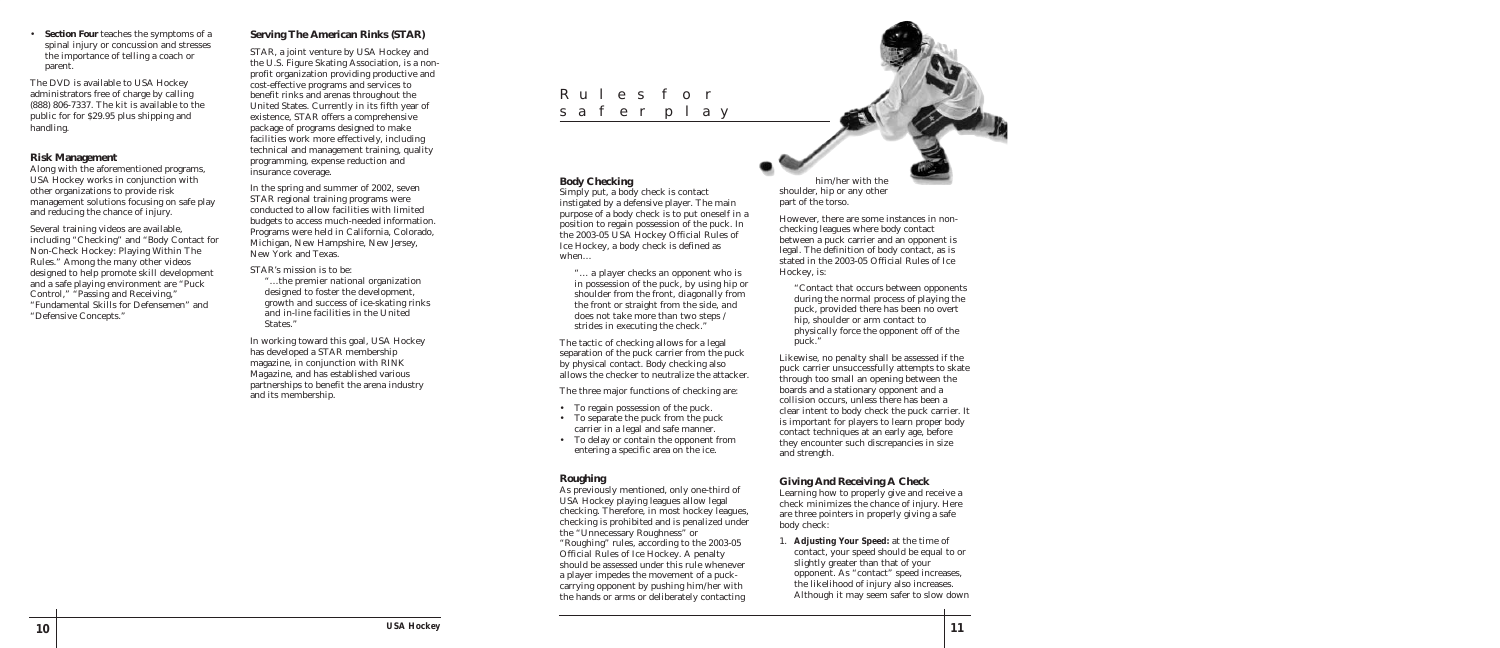Wearing the proper protective equipment is important in preventing or reducing the risk of all injuries. However, as effective as hockey protective equipment is, there is no piece of gear that can prevent a player from receiving an injury.

USA Hockey states its guidelines for protective equipment in Section 3 of the *2003-05 Official Rules of Ice Hockey.* To summarize the main points:

- All players in all classifications must wear a hockey helmet, with the helmet strap properly fastened. This includes all players on the bench and in the penalty box.
- All players, including goalkeepers, in th Pee Wee through Midget (including High School) and in the Girls/Women 10-and under through 19-and-under age classifications must wear a colored internal mouthpiece. This mouthpiece must cover all the teeth of one jaw, customarily the upper.
- USA Hockey highly recommends, but does not require, that every player wear protective equipment for all games, warm-ups and practices. Such equipment should include gloves, shin pads, shoulder pads, elbow pads, hockey pant and protective cup in addition to all head protective equipment as required by US Hockey.
- All goaltender equipment, with the exception of skates and stick, must be constructed solely for the purpose of protecting the head or body.
- Any player wearing dangerous equipment shall be imposed a minor penalty. Dangerous equipment includes, but is not limited to: pads and protectors made of

metal, uncovered casts and splints made of hard or unyielding materials, gloves in

| 0                                         | which all or part of the palm has been<br>removed or cut and uncovered jewelry.                                                                                                                                                                                   |
|-------------------------------------------|-------------------------------------------------------------------------------------------------------------------------------------------------------------------------------------------------------------------------------------------------------------------|
| <b>T</b>                                  | In order for protective equipment to provide<br>the maximum safety, these points should be<br>considered:                                                                                                                                                         |
| Ш<br>$\overline{\phantom{a}}$             | Helmets should fit snug on the top, back<br>and sides of the head and all padding and<br>manufacturer's hardware should be in<br>place.<br>In regard to facemasks, plastic shields<br>should have no cracks or scratches and<br>wire cages should have no bent or |
| <b>ne</b><br>şh<br>ĺ-                     | missing bars.<br>Chin straps should be fastened snugly<br>$\bullet$<br>against the chin.<br>Mouthguards should cover all the teeth                                                                                                                                |
|                                           | of one jaw (usually the upper) and fit so<br>that breathing is not inhibited when in<br>place.<br>Shoulder pads should have fiber caps,                                                                                                                           |
|                                           | which should extend to the tip of the<br>shoulder.<br>Elbow pads should be properly fitted so<br>they don't slide.                                                                                                                                                |
| nt                                        | Shin pads should protect the knee and<br>$\bullet$<br>shin completely.                                                                                                                                                                                            |
| ts<br>ad<br>$\overline{\text{S}}\text{A}$ | Skates should allow for no more than<br>1/2" for growth, and should offer<br>adequate protection for the ankle, toe and<br>instep areas.                                                                                                                          |
|                                           | <b>Hockey Equipment</b><br><b>Certification Council (HECC)</b><br>The leading organization pertaining to                                                                                                                                                          |
| nt!                                       | hockey equipment and the safety of hockey<br>players is the Hockey Equipment                                                                                                                                                                                      |
| not                                       | Certification Council (HECC). The HECC, a                                                                                                                                                                                                                         |

non-profit organization, was established in

# Equipment

*13*

or stop if a hit is coming, your balance and momentum will be much better if you keep your legs moving and concentrate on skating right through the impact.

- 2. *Angling Your Opponent:* skating into the boards at an angle affords players a better approach angle to the puck, and by giving the body an optimal position to accept an impact with the boards, it allows players to keep skating and gain control of the puck. Further, when players skate into corners at an angle, the risk of hitting the boards with their helmets first is greatly reduced. A leg, an arm, or a side of the body will absorb most of the impact.
- 3. *Keep Your Hands Down:* keeping your hands and stick at chest level minimizes the risk for injury. Once contact is made, keep your opponent pinned to the boards, and use your feet to kick the puck free as quickly as possible.

Likewise, there are also pointers to safely receiving a body check:

- 1. *Keep Your Head Away:* the more players can avoid impact with their heads, the more likely they are to come through safely and in control. They should take the impact with anything else first.
- 2. *Know Where Your Opponents Are:* as players become more experienced, and as they start thinking more about strategy and less about skating, their peripheral vision and overall awareness should start to improve. When they know where their opponents are, they'll be less likely to get checked without any warning.
- 3. *Keep Your Hands On Your Stick:* the best way to cushion an impact with the boards is to absorb the impact over as much of the body as possible. This is done by keeping both hands on the stick, if possible, and keeping the arms out, thus creating a three-part "shock absorber."

# **Illegal Body Checking**

The *2003-05 Official Rules of Ice Hockey* defines several forms of illegal body checks and how each should be punished. In all of these instances, a minor (two minutes) or a major (five or more minutes) penalty should be assessed, and if an injury occurs as a result of the infraction, a game misconduct (and a one-game suspension) will be charged. They are as follows:

- *Board-Checking:* When a player bodychecks, cross-checks, elbows, charges or trips an opponent in such a manner that causes the opponent to be thrown violently into the boards.
- *Charging:* When a player runs or jumps into or charges an opponent (if more than two steps or strides are taken, this is considered "Charging").
- *Checking From Behind:* When a player body checks or pushes an opponent from behind.
- *Cross-Checking:* When a player "crosschecks" an opponent ("cross-check" shall mean a check delivered with both hands on the stick and no part of the stick on the ice).
- *Head-Checking:* When a player intentionally or recklessly contacts a player in the head, including with the stick or by an illegal body check.
- *Unnecessary Roughness (Roughing):* When a player commits an avoidable body check to an opponent who does not have possession and control of the puck, uses his/her forearm or hand to check an opponent above the opponent's shoulder or makes physical contact with an opponent after the whistle has been blown if, in the opinion of the referee, the player has had sufficient time after the whistle to avoid such contact.

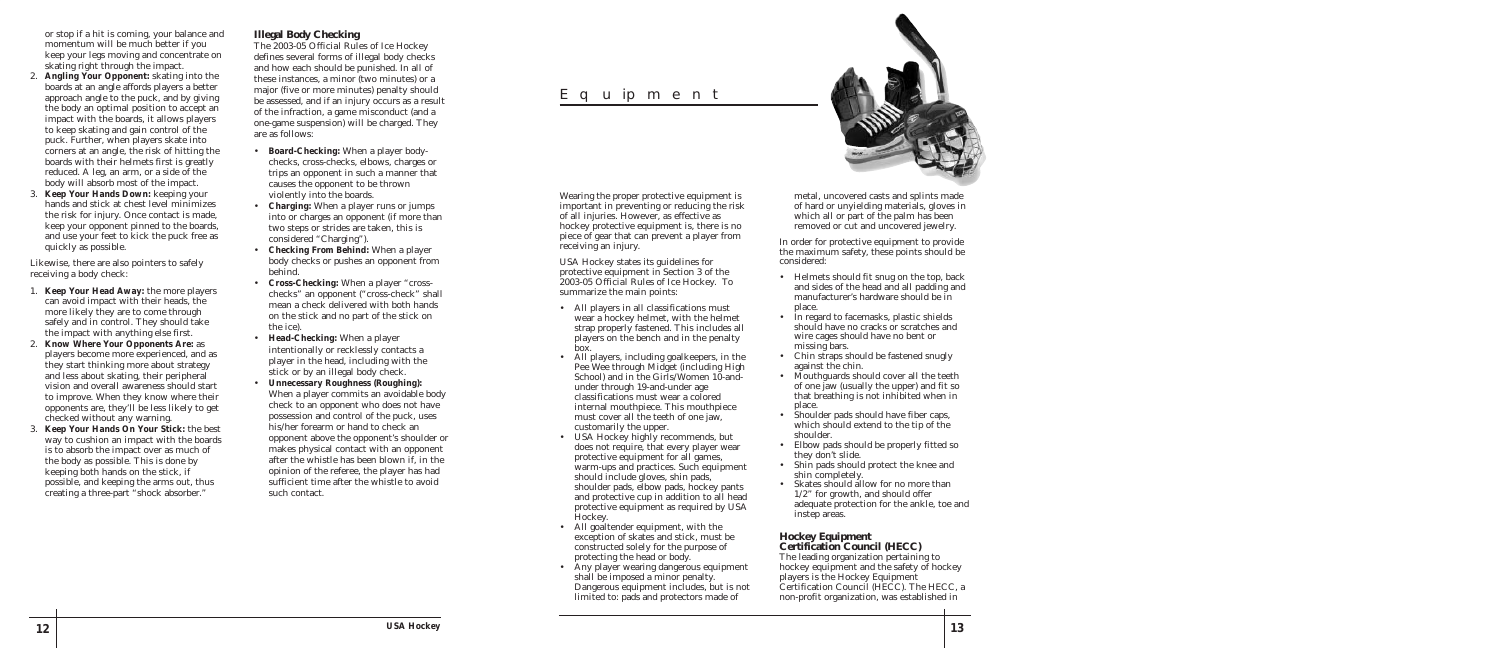Over the past two decades, the sport of ice hockey in general, and USA Hockey in particular, has made great strides in promoting a game with fewer injuries and more fun. Not only is protective equipment better, but the playing rules create a safer environment, and coaches, officials and players are better prepared to deal with the injuries that do occur.

## **Risk of Injury**

While USA Hockey takes great pride in promoting and fostering a safe sport, the organization itself does not track hockeyrelated injuries. However, during the 1994-95 and 1995-96 seasons, USA Hockey, in conjunction with Health South Rehabilitation

# Stat is tic all Data

Centers, completed an ice hockey injury surveillance program to determine injury risk, contrast the type and severity of injury at various levels and allow comparison of injury rates with other sports. Among the major findings from this research:

| 1. Youth ice hockey was determined to be a   |
|----------------------------------------------|
| relatively safe sport.                       |
| 2. Risk of injury increases according to age |

and level of participation.

| 3. Collision with the boards or other players |
|-----------------------------------------------|
| was identified as the cause of most           |
| injuries (65 percent).                        |
|                                               |

- 4. The majority of injuries are mild, with the most common severe injury being fractures of the wrist.
- 5. Goaltender is the safest position on the ice.

1978 through the joint efforts of the Amateur Hockey Association of the United States (AHAUS, now USA Hockey) and numerous interested volunteers representing several professional organizations. The HECC, while maintaining a close association with many amateur hockey governing bodies, is an independent organization with its own Constitution, By-Laws and Board of Governors.

The HECC examines the needs and wishes of the various amateur hockey governing bodies as they pertain to equipment and safety. The HECC seeks out and selects codes of standards, including test methods and other requirements for certifying playing

equipment and facilities used in the sport of ice hockey. In addition, the HECC promotes the use of certified products and monitors the effectiveness of its certification programs on the sport.

The HECC is also responsible for promoting and sponsoring research in prevention and/or reduction of ice hockey injuries. This is accomplished by studying playing rules, attitudes, playing surfaces, officiating, training, conditioning and administration, among other factors.

All USA Hockey players must wear a helmet and facemask approved by the HECC. Only the Adult age classification is exempt from this rule.

#### **The Hockey Equipment Certification Council, Inc.**

Dr. Alan Ashare, President St. Elizabeth Medical Center 736 Cambridge Street Brighton, MA 03135 617-789-3000 ext. 2828

## **Sports Injury Rates**

The sport of ice hockey compares favorably with other major sports when it comes to the occurrence of injury. A good example of this claim comes from taking data from selected sports injury rates from 1998:

| Rank | Sport             | <b>Estimated</b><br><b>Injuries</b> | Participation<br>(1,000s) | Injuries per 1,000<br>Participants |
|------|-------------------|-------------------------------------|---------------------------|------------------------------------|
| 1.   | <b>Basketball</b> | 631,186                             | 29,417                    | 21.5                               |
| 2.   | Football          | 355,247                             | 17,091                    | 20.8                               |
| 3.   | <b>Bicycles</b>   | 577,621                             | 43,535                    | 13.3                               |
| 4.   | Soccer            | 169,734                             | 13,167                    | 12.9                               |
| 5.   | Baseball          | 180,582                             | 15,856                    | 11.4                               |
| 6.   | Ice Hockey        | 22,231                              | 2,131                     | 10.4                               |
| 7.   | Skateboards       | 54,532                              | 5,782                     | 9.4                                |
| 8.   | Softball          | 132,625                             | 15,595                    | 8.5                                |
| 9.   | Ice Skating       | 33,741                              | 7,799                     | 4.3                                |
| 10.  | In-Line Skating   | 110,783                             | 27,033                    | 4.1                                |
| 11.  | <b>Tennis</b>     | 22,665                              | 11,227                    | 2.0                                |
| 12.  | Golf              | 46,019                              | 27,496                    | 1.7                                |
| 13.  | Swimming          | 49,331                              | 58,249                    | 0.8                                |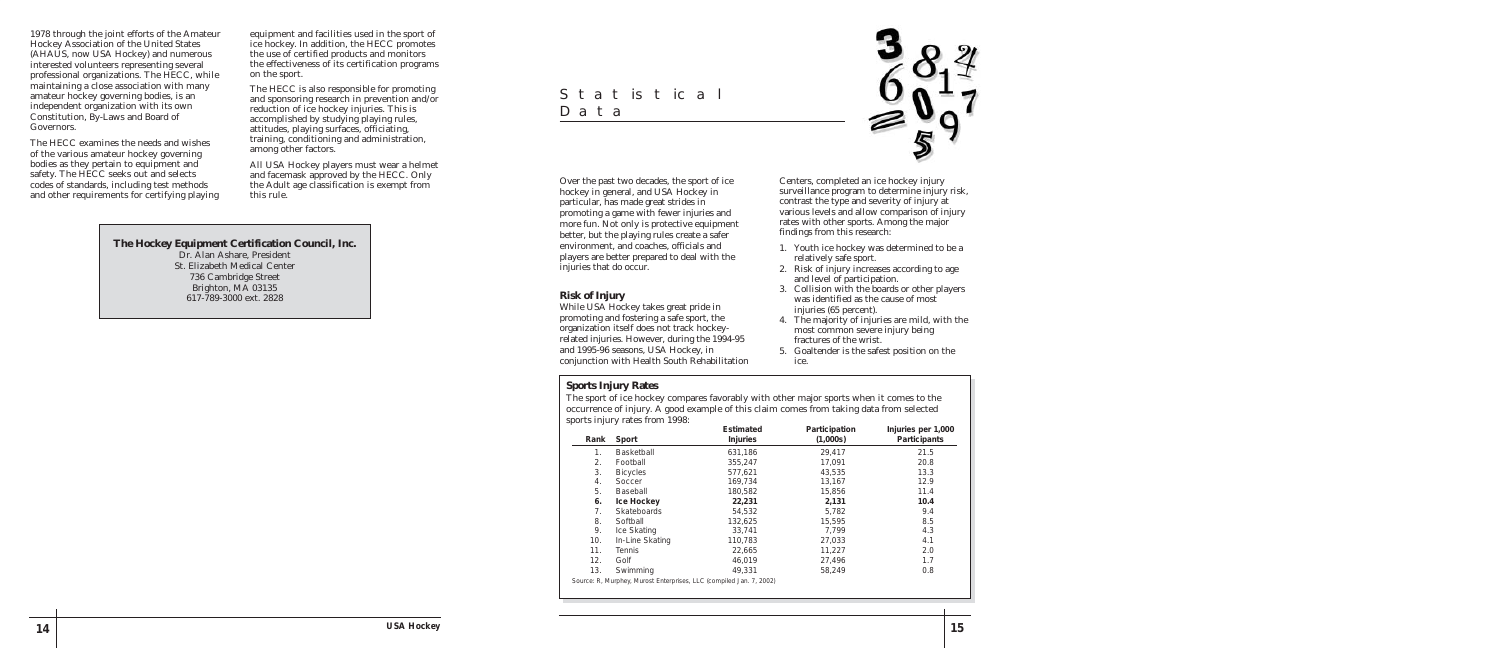**The NCAA's Injury Surveillance System (ISS)** The National Collegiate Athletic Association's (NCAA) Injury Surveillance System (ISS) was developed in 1982 to provide current and reliable data on injury trends in intercollegiate athletics. The NCAA ISS tracks injury data for 17 intercollegiate sports, including men's and women's ice hockey. Among the major findings was the determination that ice hockey it one of the

safest sports in terms of the number and percentage of injuries occurring during practices. The chart below outlines the percentage of all injuries occurring in practices and games in the 2001-02 season (note: the relatively few injuries that occurred in the weight room were not included in the practice and game percentages. These calculations are based only on the absolute number of injuries and do not take exposures into consideration.):

According to these injury estimates, ice hockey ranks safer than perceived "noncontact" sports such as baseball, bicycling and soccer, all of which have a higher rate of injuries per 1,000 participants.

## **The National Electronic Injury Surveillance System (NEISS)**

The National Electronic Injury Surveillance System (NEISS), operated for nearly 30 years by the U.S. Consumer Product Safety Commission, provides timely data on consumer product-related injuries occurring in the U.S. NEISS gathers its information from the emergency departments of 100 hospitals, which provides a solid selection sample.

According to NEISS's 2001 Product Summary Report, 56,972 emergency room visits mentioned some version of hockey in association with the injury. Over 40 percent of these injuries took place among those aged 15-24. The figure was significantly less than that of other sports. For example:

- 653,661 emergency room visits were associated with basketball, over 11 times the number related to ice hockey.
- Nearly 550,000 visits were associated with bicycling injuries.
- Football was a cause of 414,607 emergency room visits.
- Over 300,000 injuries concerned baseball and softball.
- 175,470 visits to the emergency room dealt with soccer-related injuries.
- Skateboarding resulted in nearly twice as many emergency room visits as hockey.
- Almost 100,000 injuries dealt with the use of unpowered scooters.
- Trampolines, fishing, swimming, weight lifting, horseback riding, swing sets, snowboarding and volleyball were all mentioned more times among emergency room patients than was ice hockey.

Not only does hockey compare favorably with these other sports and activities, but ice hockey has become significantly safer within the past several years. According to the 1998 NEISS Data Highlights, 78,570 people were treated in emergency rooms for ice hockeyrelated injuries, meaning the sport experienced a 27.5 percent reduction in emergency room visits between 1998 and 2001. During this same period, USA Hockey's membership grew by nearly 18,000, meaning the number of injuries decreased while the number of participants increased.

Below is a chart comparing NEISS's findings on ice hockey between 1995-2001:

|      | Est. No.    |         |          | <b>RATE PER 100,000 BY AGE</b> |           |       |       |
|------|-------------|---------|----------|--------------------------------|-----------|-------|-------|
| Year | of Injuries | $0 - 4$ | $5 - 14$ | $15 - 24$                      | $25 - 64$ | $65+$ | %Male |
| 2001 | 56.972      |         |          | Information Not Available      |           |       |       |
| 2000 | 73.636      | 3.9     | 64.0     | 73.2                           | 13.3      | 0.8   | 82.4  |
| 1999 | 71,484      | 2.6     | 66.9     | 73.3                           | 11.8      | 0.2   | 86.3  |
| 1998 | 78,570      | 6.5     | 74.8     | 74.8                           | 14.0      | 1.0   | 85.6  |
| 1997 | 77,492      | 5.8     | 73.6     | 82.5                           | 12.4      | 0.8   | 81.7  |
| 1996 | 77,930      | 7.1     | 72.5     | 87.1                           | 12.5      | 0.0   | 81.7  |
| 1995 | 76,837      | 6.1     | 78.5     | 85.7                           | 11.4      | 0.6   | 83.1  |



# **INJURY RATES Practice vs. Competition**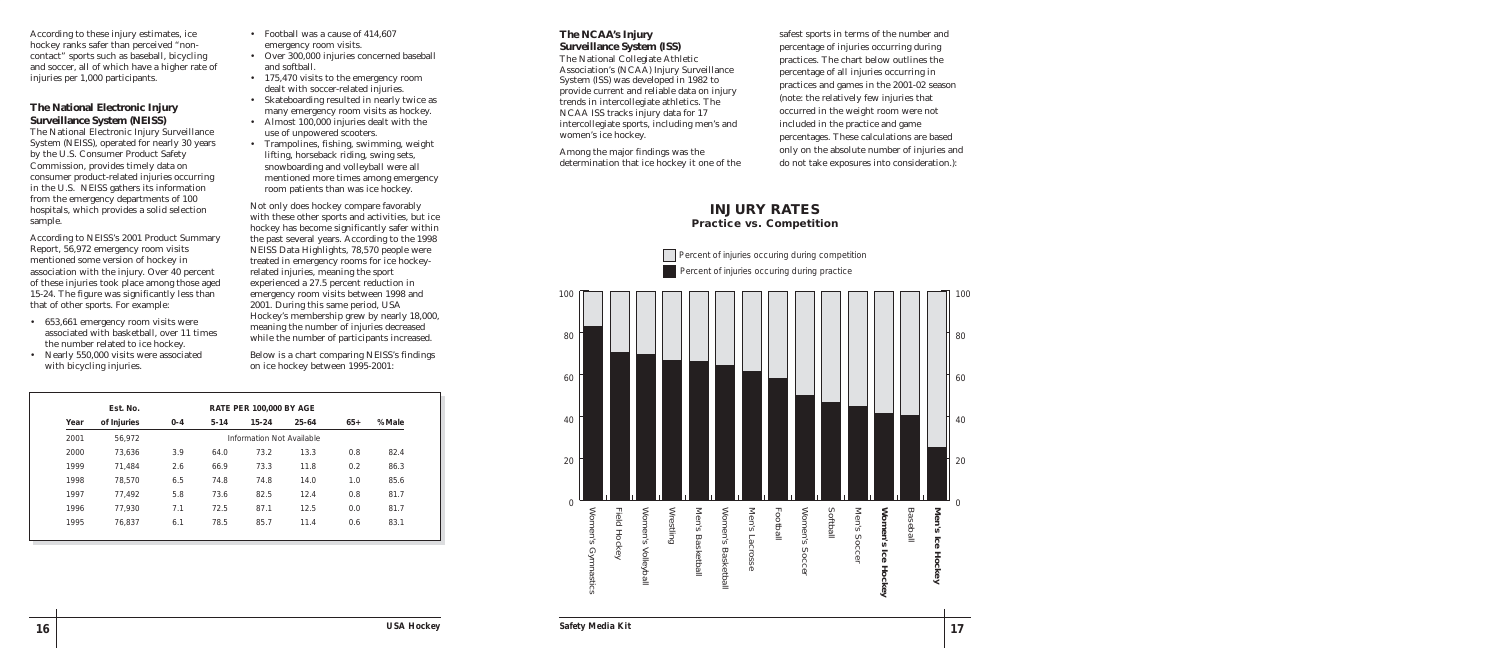According to the NCAA ISS, ice hockey is also one of the safest sports in terms of severity of injures. The chart below represents the number of practice injuries (per 1,000 athleteexposures) that resulted in restricted or missed participation for seven or more days:

In terms of the average practice injury rate, ice hockey compares favorably to other intercollegiate sports, with men's ice hockey among the safest (note: the chart below expresses the average practice injury rate as injuries per 1,000 athlete-exposures during the 2001-02 season.):





*(per 1,000 A-E)*

# **INJURY SEVERITY RATE**

*(per 1,000 A-E)*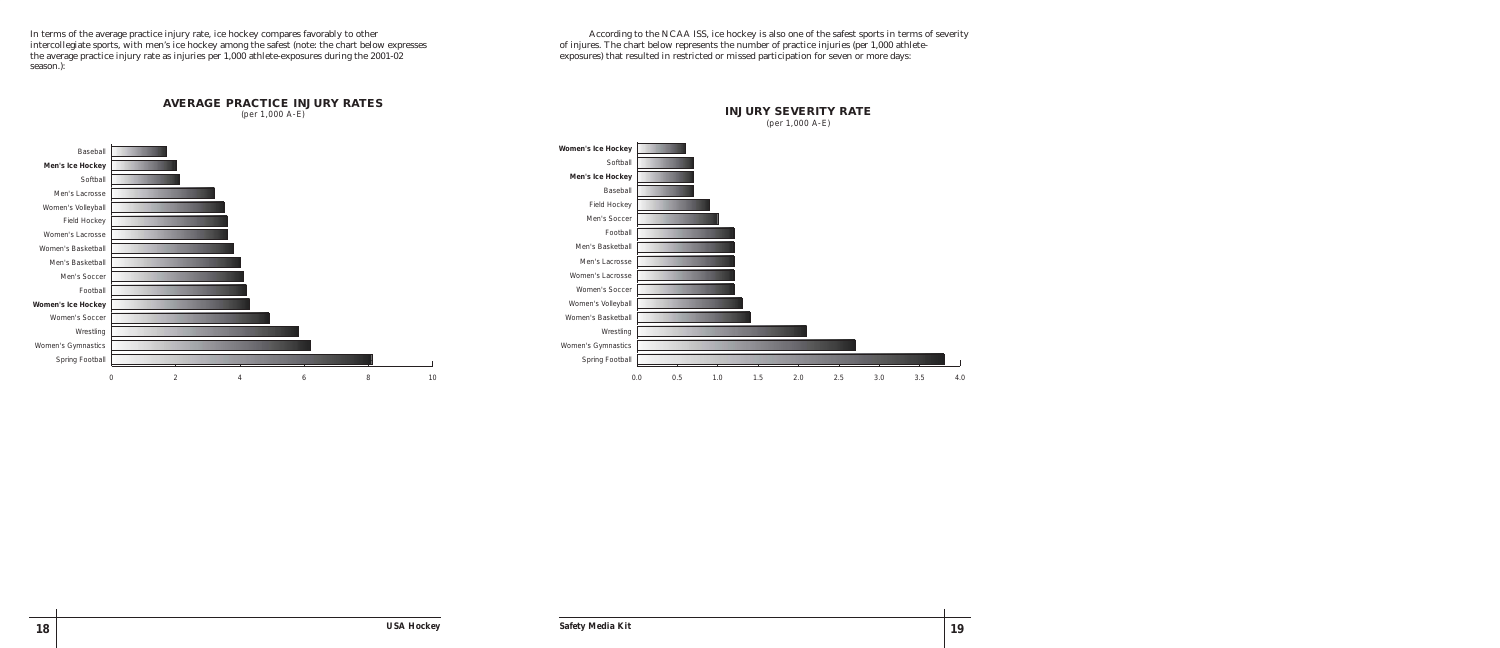USA Hockey has conducted and/or sponsored several studies over the past decade that have helped reduce the risk of injury in the sport and created a general awareness of the need to

Dr. Michael J. Stuart, M.D., the study examined ice hockey injuries in elite amateur players ranging in age from 17 to 20 years. Published in 1995, the study determined that:

- 1. A player was 25 times more likely to be injured in a game than in practice.
- 2. The face and the shoulder were most frequently injured.
- 3. A facial laceration was the most common injury.
- 4. A shoulder separation (acromioclavicular joint sprain) was the second most common injury.

*Note: This study was conducted in Junior "A" where injuries are more prevalent than the average, partly due the lack of facial protection. Nearly all members of USA Hockey play in leagues where injury rates are lower.*



#### **Facial Protection**

| al studies over the past          | A more recent study regarding the benefits of                                        |
|-----------------------------------|--------------------------------------------------------------------------------------|
| helped reduce the risk of         | facial protection in ice hockey was                                                  |
| ort and created a general         | conducted by the Mayo Clinic, funded by                                              |
| awareness of the need to          | USA Hockey, and published in the                                                     |
| improve safety.                   | January/February 2002 issue of the American                                          |
|                                   | Journal of Sports Medicine. This study found                                         |
| For example, "Injuries in         | that players who do not wear facial                                                  |
| Junior "A" Ice Hockey,"           | protection are seven times more likely to                                            |
| was a definitive study of         | suffer a head or facial injury compared to                                           |
| injuries in elite players from    | those with full facial protection, and more                                          |
| age 17 to 20. Conducted by        | than twice as frequently as those with a half                                        |
| <b>USA Hockey Chief Medical</b>   | shield or visor. The risk of eye injury was 4.7                                      |
| Officer and Team Physician        | times greater for players wearing no                                                 |
| tuart, M.D., the study            | protection compared with those wearing                                               |
| ckey injuries in elite            | partial protection. The Mayo Clinic study                                            |
| ranging in age from 17 to 20      | also determined that full facial protection                                          |
|                                   | does not increase the risk of neck injuries or                                       |
| in 1995, the study                | concussions, a finding that prompted USA<br>Hockey to strengthen its rules on facial |
|                                   | protection. All players are now required to                                          |
| 25 times more likely to be        | wear full facial protection, with the                                                |
| game than in practice.            | exception of players 18 or older who can opt                                         |
| the shoulder were most            | to wear a half-shield or visor.                                                      |
| jured.                            |                                                                                      |
| ration was the most common        | The study also looked at the effect of mouth                                         |
|                                   | protection, and determined that 63 percent                                           |
|                                   | of players injured were not wearing any                                              |
| eparation (acromioclavicular      | mouth protection at the time of injury.                                              |
| was the second most               | USA Hockey has been a proponent of facial                                            |
| iry.                              | protection for over 25 years. In the 1976-77                                         |
| tudy was conducted in             | season, a directive was implemented                                                  |
| <i>vhere injuries are more</i>    | requiring all players at the Junior level and                                        |
| an the average, partly due to     | younger to wear either a full facemask or                                            |
|                                   | protective eye mask with external                                                    |
| acial protection. Nearly all      | mouthguard. Also, all players, except for                                            |
| <b>USA Hockey play in leagues</b> | goaltenders were required to wear an internal                                        |
| rates are lower.                  | mouthpiece. Dr. Stuart's study shows that                                            |
|                                   | this directive is clearly justified.                                                 |

# Research

**Dr. Stuart**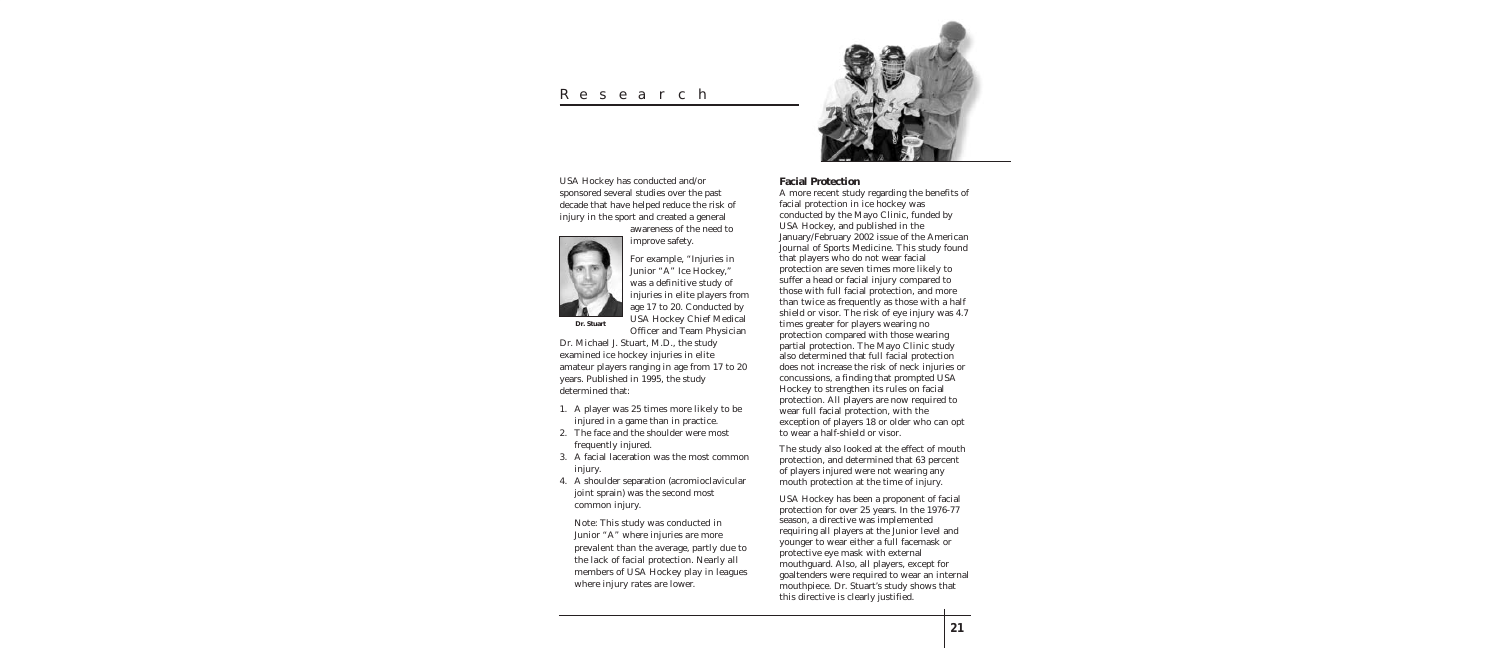### **Sportsmanship**

USA Hockey highly values sportsmanship and proper codes of conduct among all participants, including players, coaches, administrators, officials, parents and spectators. The policies and guidelines that USA Hockey has adopted regarding these issues not only provide a responsible environment for hockey at all levels, but help safeguard against unnecessary injurie and setbacks.

#### **Core Values**

As a result, the organization has adopted seven core values, which are spelled out in the *USA Hockey Annual Guide*. The seven core values are:

- 1. *Sportsmanship:* the most important value is learning a sense of fair play. Foster friendships with teammates and opponents alike.
- 2. *Respect for the Individual:* treat all others as you expect to be treated.
- 3. *Integrity:* practice honesty and fair play beyond mere strict interpretation of th rules.
- 4. *Pursuit of Excellence at the Individual, Team and Organizational Levels:* all members of the organization should see to perform each aspect of the game to highest level of his or her ability.
- 5. **Enjoyment:** it is important for the hock experience to be fun, satisfying and rewarding to all participants.
- 6. **Loyalty:** remain true to the ideals of the game and to your fellow players.
- 7. **Teamwork:** value the strength of learn to work together. The use of teamwork reinforced and rewarded by success.

| at        | <b>Codes of Conduct</b><br>In addition to its core values, USA Hockey<br>has established Codes of Conduct. These are<br>designed to guide the organization's<br>members in their planning, programming<br>and play, now and in the future. |
|-----------|--------------------------------------------------------------------------------------------------------------------------------------------------------------------------------------------------------------------------------------------|
| also      | USA Hockey's Codes of Conduct are as<br>follow:                                                                                                                                                                                            |
| 'S        | <b>Administrators Code of Conduct:</b><br>Follow the rules and regulations of USA<br>Hockey and your association to ensure<br>that the association's philosophy and<br>objectives are enhanced.                                            |
| n<br>P.   | Support programs that train and educate<br>players, coaches, parents, officials and<br>volunteers.                                                                                                                                         |
|           | Promote and publicize your programs;<br>seek out financial support when possible.                                                                                                                                                          |
| ŀ         | Communicate with parents by holding<br>parent/player orientation meetings and be<br>available to answer questions and address<br>problems throughout the season.                                                                           |
| ιy<br>ιe  | Work to provide programs that<br>encompass fairness to the participants                                                                                                                                                                    |
| ₫,        | and promote fair play and sportsmanship.<br>Recruit volunteers, including coaches,<br>who demonstrate qualities consistent                                                                                                                 |
| eek       | with positive role models in the sport.                                                                                                                                                                                                    |
| the       | Encourage coaches and officials to attend<br>USA Hockey clinics, and advise your                                                                                                                                                           |
| key       | board members of the necessity of their<br>training sessions.                                                                                                                                                                              |
| <b>ne</b> | Make every possible attempt to provide<br>$\bullet$<br>everyone, at all skill levels, with a place<br>to play.                                                                                                                             |
| ing       | Familiarize oneself with the contents of                                                                                                                                                                                                   |
| k is      | the USA Hockey Annual Guide and<br>Official Playing Rules of Hockey.                                                                                                                                                                       |

# Behavioral/conduct policies

In his study, Dr. Stuart, who is also a member of the Safety and Protective Equipment Committee, concluded that "the benefits of facial protection are beyond dispute. USA Hockey should be commended for funding this study, and then acting to protect players on the basis of our scientific evidence. This is a prudent, responsible action."

### **Symposium On Safety In Ice Hockey**

Dr. Alan Ashare, the Chairperson of USA Hockey's Safety and Protective Committee and President of the Hockey Equipment Certification Council, is one of the world's leading authorities on safety in the sport of ice hockey. In 1997, Ashare

> organized and chaired the Third Symposium on Safety in Ice Hockey, sponsored in part by the USA Hockey Foundation. From the symposium, Ashare compiled 25 peer-reviewed papers, which were published as the Third Volume of the Safety in Ice

Hockey series. Topics covered in the book included injury surveillance, protective equipment and spinal injuries and concussions.

## **Body Checking Task Force**

Body checking is another issue that has stemmed debate and research. USA Hockey has looked into this issue seriously, and between 1992 and 1994 created a Body Checking Task Force. The task force, appointed by former USA Hockey President Walter L. Bush, Jr., concluded, after careful review and research, that no changes should be made to the current rules allowing body checking in the 12-or-under age classification. However, the report did emphasize the following points:

- 1. On-ice officials should strictly enforce the current rules, with special attention paid to rules pertaining to body checking and personal fouls involving illegal use of the stick.
- 2. A strong, specific notification should be issued to all coaches, players, parents, and others involved in USA Hockey indicating the desire to eliminate illegal and violent actions from the sport.
- 3. USA Hockey's Coaching Education Program must make special efforts to provide education programs to assist coaches in developing proper body checking skills with their players.

On the recommendation of the committee, USA Hockey has followed through and enforced all of these aspects.

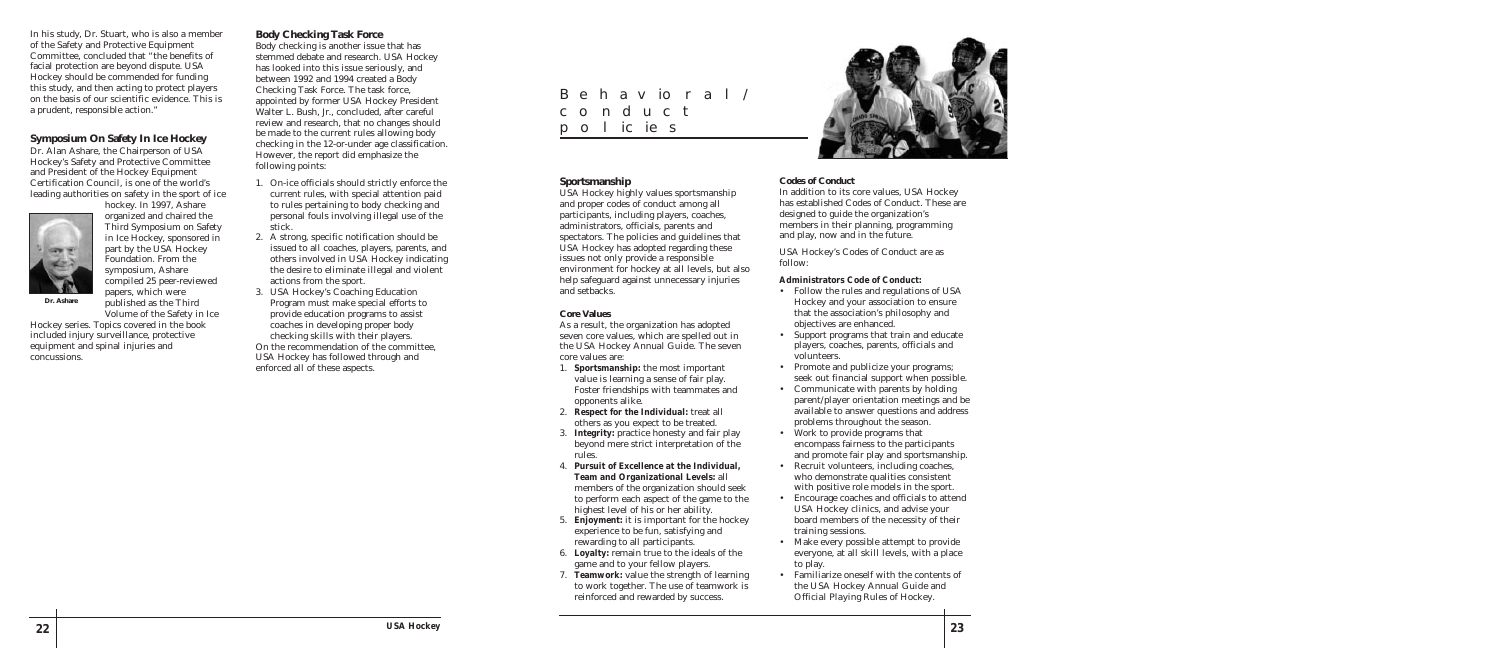Any criticism of the officials only hur the game.

- Applaud a good effort in both victory defeat, and enforce the positive points the game. Never yell at or physically abuse your child after a game or practiit is destructive. Work toward removing the physical and verbal abuse in youth sports.
- Recognize the importance of voluntee coaches. They are important to the development of your child and of the sport. Communicate with them and support them.
- If you enjoy the game, learn all you ca about hockey - and volunteer.

### *Players Code of Conduct:*

- Play for fun.
- Work hard to improve your skills.
- Be a team player get along with your teammates.
- Learn teamwork, sportsmanship and discipline.
- Be on time for practices and games.
- Learn the rules and play by them. Alw be a good sport.
- Respect your coach, teammates, parents, opponents and officials.
- Never argue with an official's decision.

## *Spectators Code of Conduct:*

- Display good sportsmanship. Always respect players, coaches and officials.
- Act appropriately; do not taunt or dist other fans; enjoy the game together.
- Cheer good plays of all participants; av booing opponents.



| ts    | Cheer in a positive manner and                |
|-------|-----------------------------------------------|
|       | encourage fair play; profanity and            |
| and   | objectionable cheers or gestures are          |
| s of  | offensive.                                    |
|       | Help provide a safe and fun environment;      |
| ice - | throwing any items on the ice surface can     |
| ng    | cause injury to players and officials.        |
| h     | Do not lean over or pound on the glass;       |
|       | the glass surrounding the ice surface is      |
| r     | part of the playing area.                     |
|       | Support the referees and coaches by           |
|       | trusting their judgement and integrity.       |
|       | Be responsible for your own safety - be       |
|       | alert to prevent accidents from flying        |
| an    | pucks and other avoidable situations.         |
|       |                                               |
|       | Respect locker rooms as private areas for     |
|       | players, coaches and officials.               |
|       | Be supportive after the game - win or         |
|       | lose. Recognize good effort, teamwork         |
|       | and sportsmanship.                            |
|       |                                               |
|       | <b>Local Organizations</b>                    |
|       | Many local organizations and associations     |
| vays  | have taken USA Hockey's policies and          |
|       | guidelines regarding sportsmanship and        |
| its,  | molded them into their own guidelines. A      |
|       | good example of this is the Massachusetts     |
|       | Interscholastic Athletic Association (MIAA),  |
| ı.    | which has published a sport handbook in an    |
|       | effort to raise the quality of amateur hockey |
|       | in the state. Like USA Hockey's guidelines,   |
|       | the MIAA's handbook spells out the proper     |
| turb  | way for players, referees, off-ice officials, |
|       | spectators and site managers to conduct       |
| void  | themselves before, during and after games     |
|       | and practices.                                |

• Develop other administrators to advance to positions in your association, perhaps even your own.

### *Coaches Code of Conduct:*

- Winning is a consideration, but not the only one, nor the most important one. Care more about the child than winning the game; remember, players are involved in hockey for fun and enjoyment.
- Be a positive role model to your players; display emotional maturity and be alert to the physical safety of players.
- Be generous with your praise when it is deserved; be consistent and honest; be fair and just; do not criticize players publicly or privately; learn to be a more effective communicator and coach; don't yell at players.
- Adjust to personal needs and problems of players; be a good listener; never verbally or physically abuse a player or official; give all players the opportunity to improve their skills, gain confidence and develop self-esteem; teach them the basics.
- Organize practices that are fun and challenging for your players. Familiarize yourself with the rules, techniques and strategies of hockey; encourage all of your players to be team players.
- Maintain an open line of communication with your players' parents. Explain the goals and objectives of your association.
- Respect and foster the overall development of your players. Stress good health habits and clean living.
- To play the game is great, to love the game is greater.

## *On-Ice Officials Code of Conduct:*

- Act in a professional and businesslike manner at all times and take your role seriously.
- Strive to provide a safe and sportsmanlike environment in which players can properly display their hockey skills.
- Know all playing rules, their interpretations and their proper application.
- Remember that officials are teachers. Set a good example.
- Make your calls with quiet confidence; never with arrogance.
- Control games only to the extent that is necessary to provide a positive and safe experience for all participants.
- Violence must never be tolerated.
- Be fair and impartial at all times.
- Answer all reasonable questions and requests.
- Adopt a "zero tolerance" attitude toward verbal or physical abuse.
- Never use foul or vulgar language when speaking with a player, coach or parent.
- Use honesty and integrity when answering questions.
- Admit your mistakes when you make them.
- Never openly criticize a coach, player or other official.
- Keep your emotions under control.
- Use only USA Hockey-approved officiating techniques and policies.
- Maintain your health through a physical conditioning program.
- Dedicate yourself to personal improvement and maintenance of officiating skills.
- Respect your supervisor and his/her critique of your performance.

#### *Parents Code of Conduct:*

- Do not force your children to participate in sports, but support their desires to play their chosen sport. Children are involved in organized sports for their enjoyment. Make it fun.
- Encourage your child to play by the rules. Remember, children learn best by example, so applaud the good plays of both teams.
- Do not embarrass your child by yelling at players, coaches or officials. By showing a positive attitude toward the game and all of its participants, your child will benefit.
- Emphasize skill development and practices and how they benefit your young athlete. De-emphasize games and competition in the lower age groups.
- Know and study the rules of the game, and support the officials on and off the ice. This approach will help in the development and support of the game.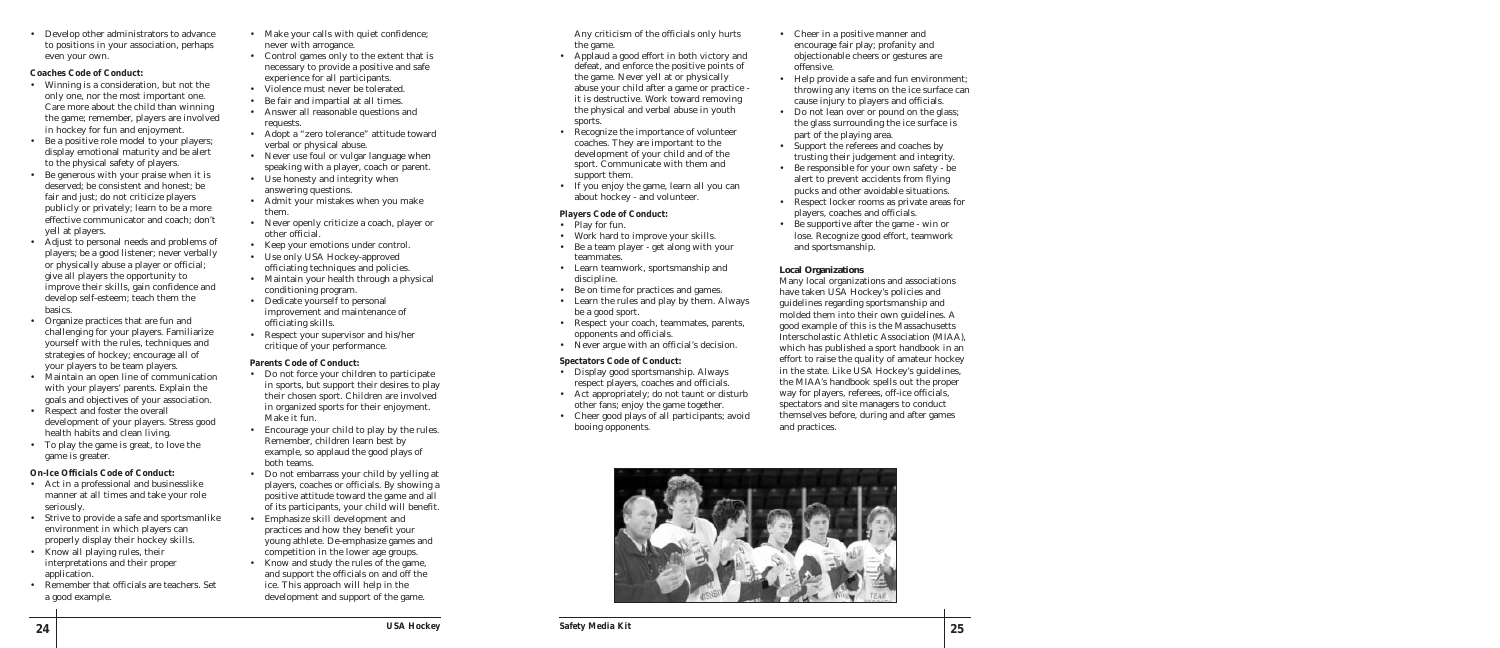The organization's policy on the its programs. Upon discovery of such This program was established through the **Screening Policy**

employees and volunteers who have routine access to minor aged children. According to the policy, any volunteer or employee who has such access must consent to the USA Hockey screening process. Further, USA Hockey requires all affiliates to adopt this policy as a condition of affiliation.

Affiliate Associations. Follow-up hearings and possible disciplinary action can also be conducted by the local association. **Mood-Altering Substances** consumption/use/abuse of mood-altering substances is broad in scope. The policy is designed to protect the interests of all participants, including players, coaches, referees and all others involved. USA Hockey prohibits use of mood-altering substances by any participant during active participation in violation, USA Hockey shall take action to remove the violator from participation in its programs for what it deems a reasonable period of time. "Mood-altering substances" are defined by USA Hockey as: 1. Intoxicating beverages, including, but not limited to, alcohol. 2. Non-prescription or controlled substances used without a prescription. 3. Prescription or prescribed controlled substances when used to an excess in violation of doctors orders or when used to produce the state of intoxication. USA Hockey has also adopted a program of drug abuse awareness for players through age 20, their parents or guardians and coaches. Safety and Protective Equipment Committee. USA Hockey recognizes that child abuse is a significant social problem, and has thus established a Screening Policy for all • Been convicted of a crime of child abuse, sexual abuse of a minor, physical abuse, causing a child's death, neglect of a child, murder, manslaughter, felony assault, any assault against a minor, kidnapping, arson, criminal sexual conduct, prostitution-related crimes or crimes involving a controlled substance; • Been adjudged liable for civil penalties or damages involving sexual or physical abuse of children; • Been subject to any court order involving any sexual abuse or physical abuse of a minor, including, but not limited to, a domestic order of protection; • Had their parental rights terminated; • A history of complaints of sexual or physical abuse of minors with another organization; • Resigned, been terminated or been asked to resign from a position, whether paid or unpaid, due to complaints of sexual or physical abuse of minors; or • A history of other behavior that indicates they may be a danger to children in USA Hockey. **Hazing** It is the policy of USA Hockey and USA Hockey InLine that there shall be no hazing of any participant involved in any of its sanctioned programs, its Training Camps, Hockey Clinics, Coaches Clinics, Referee Clinics, Regional and National Tournaments or other USA Hockey or USA Hockey InLine events by any employee, volunteer, participant or independent contractor. **Definition:** Conduct which is insulting,

- 
- 
- 

A person may be disqualified and prohibited from serving as a USA Hockey employee or volunteer if the person has:

intimidating, humiliating, offensive, or physically harmful. Any player, team official, executive member of a Team, club or association having been party to or having had knowledge of any degrading hazing, or initiation rite, without reporting it or taking action, shall be subject to suspension from playing or holding office with any team, club or association affiliated with USA Hockey.

## **Policies**

The organization also has a series of policies that help protect all members against unsportsmanlike play, sexual and physical abuse, suspicious volunteers and moodaltering substances. These policies outline what constitutes an infraction under these guidelines and how the individuals involved should be punished.

### **Zero Tolerance Policy**

The Zero Tolerance Policy is a key USA Hockey initiative focusing on unsportsmanlike behavior and the appropriate penalties for such actions. For players, a minor (two-minute) penalty shall be assessed whenever a player:



- 1. Openly disputes or argues any decision by an official.
- 2. Uses obscene or vulgar language at any time, even if it isn't directed at a particular person.
- 3. Visually demonstrates any sign of dissatisfaction with an official's decision. A misconduct and, if necessary, a game misconduct penalty should result if the player continues such action.

A minor penalty shall be assessed whenever a coach:

- 1. Openly disputes or argues any decision by an official.
- 2. Uses obscene or vulgar language in a boisterous manner at any time.
- 3. Visually displays any sign of dissatisfaction with an official's decision with the intent of inciting the officials, players or spectators. A game misconduct penalty shall be assessed any time a coach persists in any of these actions.

While officials cannot receive penalties for inappropriate behavior, they are required to conduct themselves in a businesslike, sportsmanlike, impartial and constructive manner at all times. Officials are ambassadors of the game and must always conduct themselves with this responsibility in mind.

Officials also have the responsibility to stop a game whenever parents or spectators displaying inappropriate behavior interfere with other spectators or with the game. Officials will identify all violators to the coaches, who will then remove them from the spectator's viewing and game area. Play will resume when the violator is removed. Officials also have the right to assess a minor penalty against the team whose fans display inappropriate behavior.

Disruptive behavior by parents and spectators includes, but is not limited to:

- 1. Use of obscene or vulgar language in a boisterous manner at any time,
- 2. Taunting of players, coaches, officials or other spectators
- 3. Throwing of any object in the spectators viewing area, player's bench, penalty box or ice surface, directed in any manner as to create a safety hazard.

#### **Sexual and Physical Abuse**

USA Hockey's policies on sexual and physical abuse are comprehensive and severe, with the intent that no such actions are allowed and, if committed, the violator can be permanently banned or suspended by USA Hockey sanctioned programs and/or its